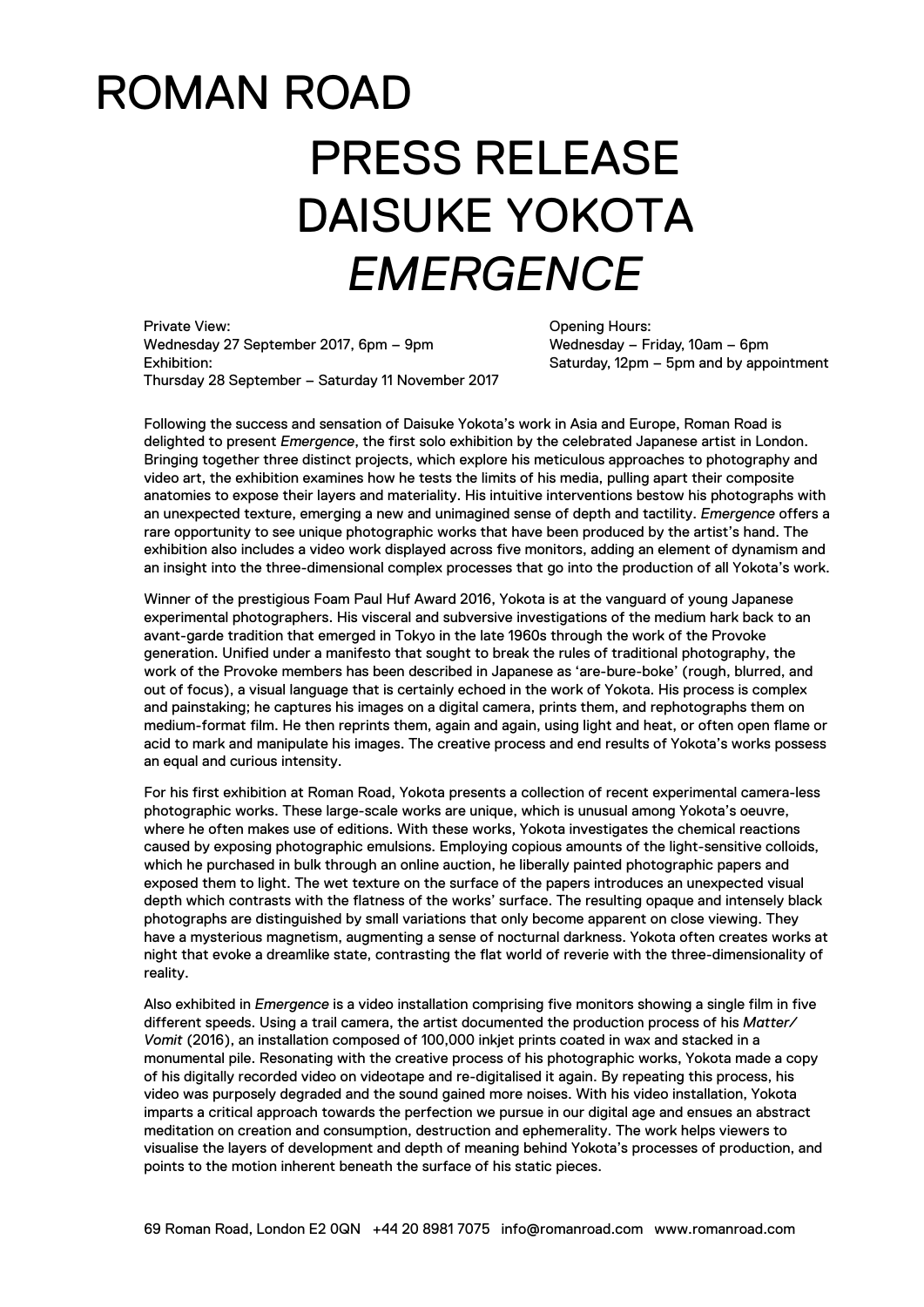## ROMAN ROAD

The exhibition lastly includes 53 photographs from Yokota's Taratine (2015). A profoundly intimate and nostalgic project, Taratine charts a new and starkly different direction in Yokota's work. Taking its title from an ancient gingko tree found in northern Japan, which has been worshipped by generations of women for its fertility-enhancing abilities, Yokota's Taratine is an ode to his mother and long-time girlfriend, the most important women in his life. Nonetheless, like much of his other work, the photographs are laden with an ethereal and sensory language. Often blurry with a coarse, visible grain; scratched, or with hair or smut strewn over the surface; the images materialise a fragile yet distinctive tactility.

Beyond the discernible kindred aesthetic that can be said to resonate with the work of the Provoke pioneers, Yokota's photographs also uncover a different, radical photographic vocabulary. By way of complex process and execution, his practice is driven by his personal and everyday experiences and his original explorations bestow to photography the ability to interpret such sensations through its own deconstructed anatomy.

Daisuke Yokota's Emergence opens on Wednesday 27 September from 6pm-9pm and will be on display at Roman Road until 11 November 2017.



Daisuke Yokota, Untitled (from Taratine), 2015. Inkjet print on UltraSmooth Fine Art paper,  $30 \times 22$  cm with frame, edition of 8.  $\odot$  Ollie Hammick